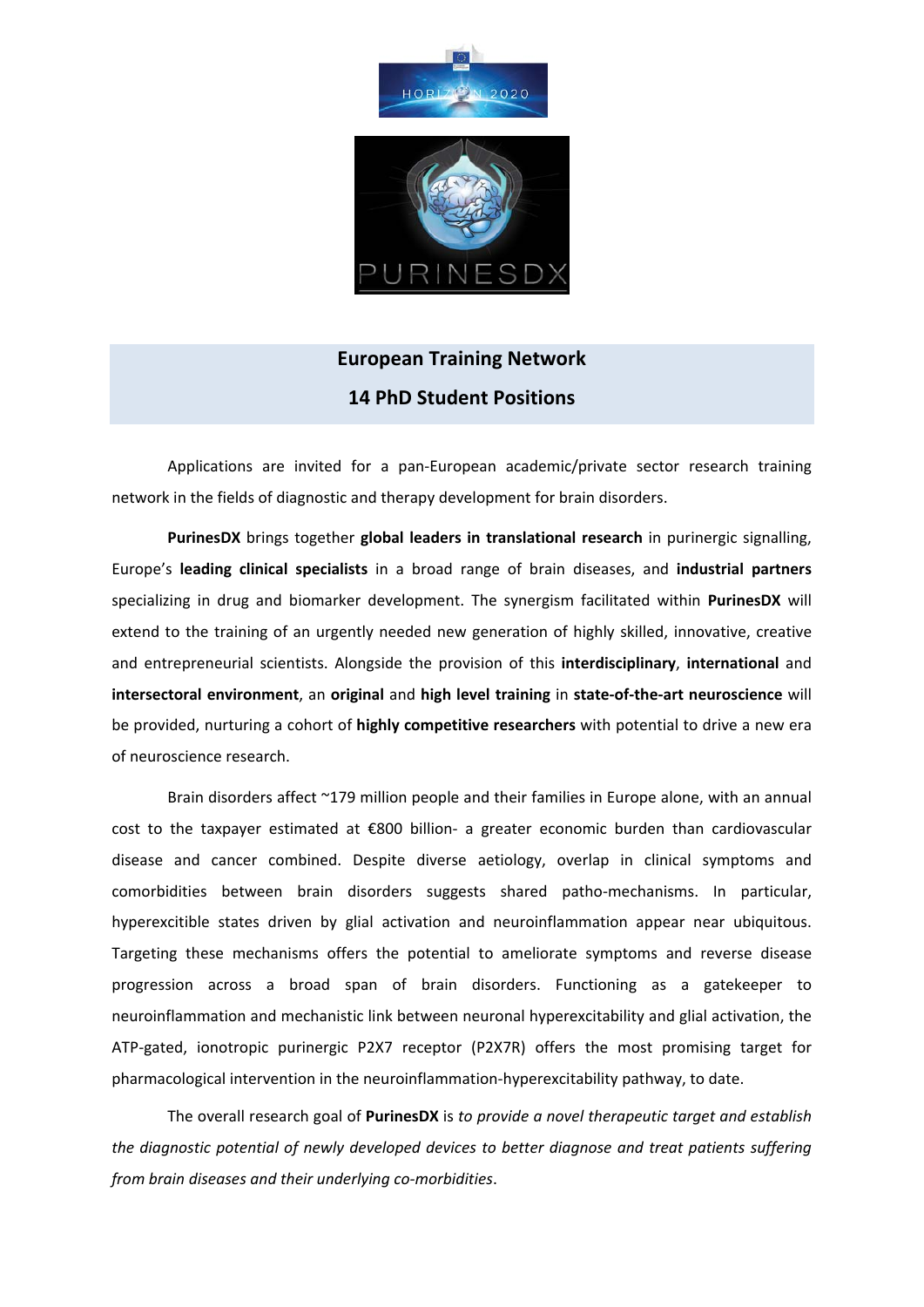

The programme is funded through the Horizon 2020 Marie S. Curie Actions Programme. Selected candidates will be offered a competitive salary and, during their training, will spend time in academic, clinical and private sector research institutions.

#### **Eligibility:**

At the time of recruitment, the candidate must not have resided or carried out their main activity (work, studies, etc.) in the country of their recruiting organisation for more than 12 months in the 3 years immediately prior to start of the project. Short stays such as holidays and/or compulsory national service are not taken into account.

#### **Candidate requirements:**

Candidates can be of any nationality, but are required to undertake transnational mobility. Candidates should ideally possess a Master's degree in a relevant academic field. Previous related research experience will be a distinct advantage.

Ideal candidates should be motivated, eager to learn, and should possess excellent communication skills, as well as strong organizational skills with high level of attention to detail. In addition, applicants should have the ability to work independently and as part of a team.

#### **Application process:**

- **Project(s):** applicants can select **up to two (2)** preferred projects from the list available below;
- **Required documents:** a full CV, a motivation letter including a description of previous research experiences and contact details or recommendation letters of two 2 referees. **Only documents in English will be accepted.**
- **Submission:** applicants should submit the documentation to purinesdx@rcsi.ie writing on the subject line number of their selected projects (Ex: Projects 3 and 10) by **Friday**, **November 3rd, 2017 at 5 pm (GMT)**.

*Applications failing to include the requested documentation, where the candidates do not meet the eligibility criteria or which do not indicate the preferred projects WILL NOT be considered in this competition.*

#### **Selection process:**

Shortlisted candidates will be invited for interviews (telephone and/or Skype) and positions will be offered to candidates following approval by the PurinesDX training committee and coordinator.

*We will endeavour to provide feedback to unsuccessful applicants where possible.*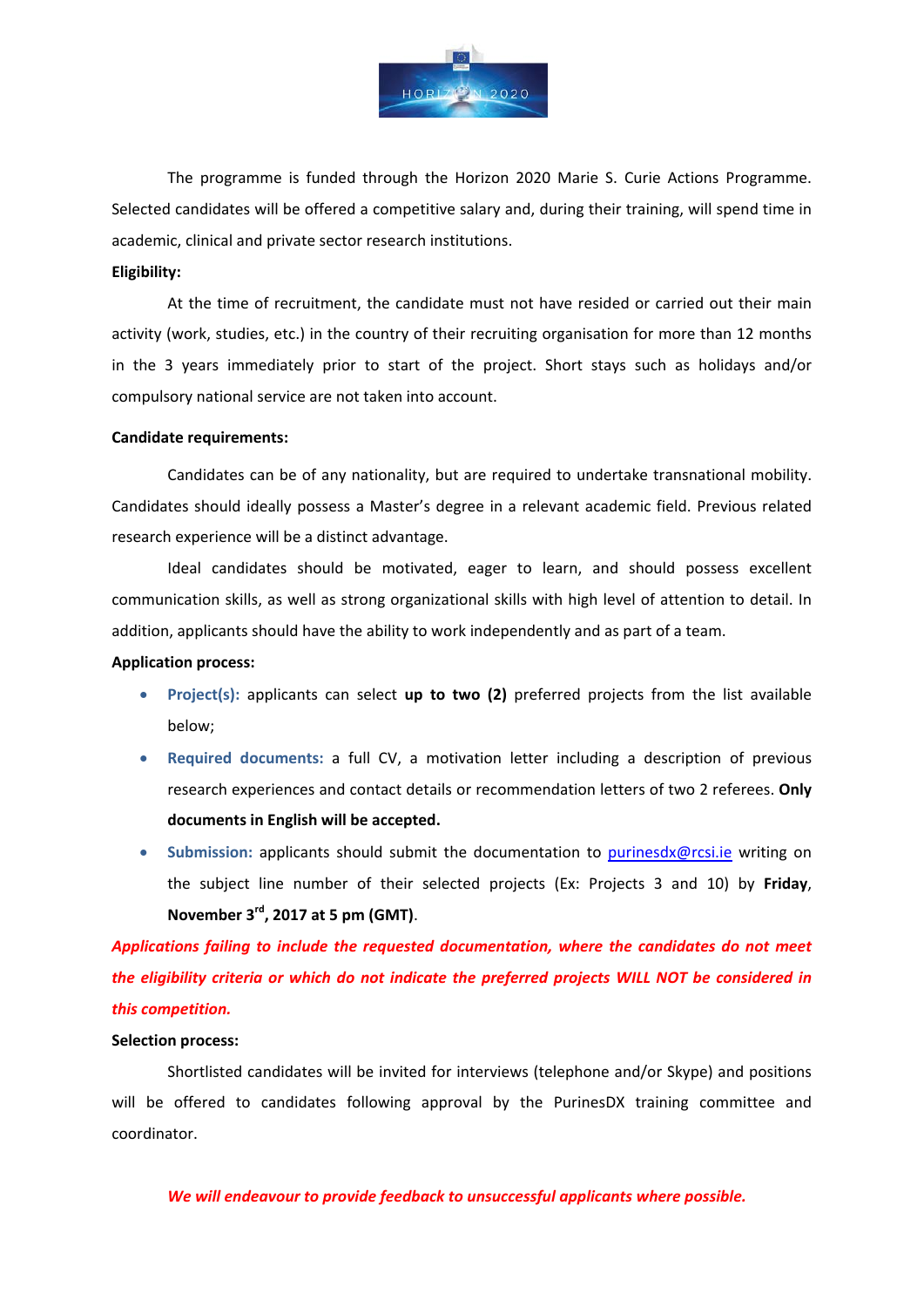

### **Projects**

**Project 1: Identification of the cell‐specific contribution of the P2X7 receptor to seizure‐induced pathology and epilepsy development**

**Location:** Royal College of Surgeons in Ireland

**Principal Investigator:** Dr Tobias Engel (tengel@rcsi.ie)

**Collaborators:** Prof Felix Rosenow (Epilepsy Centre Frankfurt Rhein‐Main; Germany); Dr John Ryan (Longboat Clinical Ltd. Ireland); Prof Miguel Diaz‐Hernandez (University Complutense Madrid. Spain)

**Project 2: P2X7 receptor signalling during seizures and identification of a seizure‐specific P2X7R signature in blood**

**Location:** Royal College of Surgeons in Ireland

**Principal Investigator:** Dr Tobias Engel (tengel@rcsi.ie)

**Collaborators:** Prof Annette Nicke (University of Ludwig Maximilans, Germany); Prof Nicholas Dale (Sarissa Biomedical Ltd, UK); Prof Felix Rosenow (Epilepsy Centre Frankfurt Rhein‐Main; Germany)

**Project 3: Identification of novel disease‐specific P2X7R down‐stream targets in schizophrenia and epilepsy**

**Location:** University of Ludwig Maximilans, Germany

**Principal Investigator:** Prof Annette Nicke (annette.nicke@lrz.uni‐muenchen.de)

**Collaborators:** Prof Antonio Garcia (Foundation Teofilo Hernando, Spain); Dr Tobias Engel (Royal College of Surgeons in Ireland); Prof Beata Sperlagh (Institute of Experimental Medicine, Hungarian Academy of Sciences, Hungary)

**Project 4: Targeting of the purinergic P2X7 receptor to treat Alzheimer's disease**

**Location:** University Complutense Madrid, Spain

**Principal Investigator:** Prof Miguel Diaz‐Hernandez (mdiazher@ucm.es)

**Collaborators:** Dr Manuel Medina (CIEN, Spain); Dr Tobias Engel (Royal College of Surgeons in Ireland); Prof Andras Dinnyes (Bio Talentum, Hungary)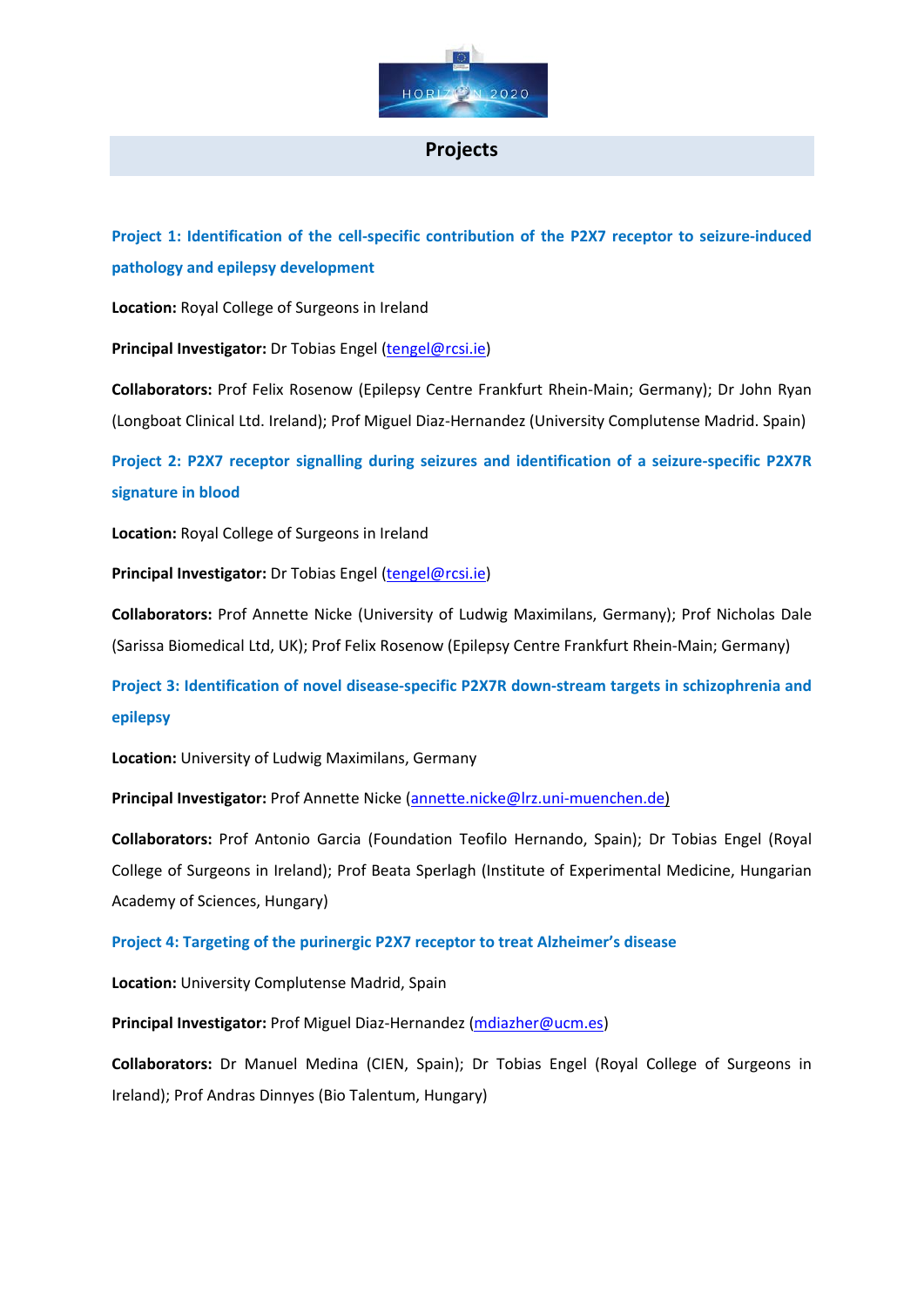

**Project 5: Blood purines as novel diagnostic for pre‐clinical Alzheimer's disease and identification of P2X7R‐dependent down‐stream targets in Alzheimer's disease**

**Location:** University Complutense Madrid, Spain

**Principal Investigator:** Prof Miguel Diaz‐Hernandez (mdiazher@ucm.es)

**Collaborators:** Dr Tobias Engel (Royal College of Surgeons in Ireland); Dr Manuel Medina (CIEN, Spain); Dr Benjamin Seibt (Dr Seibt Genomics, Germany)

**Project 6: P2X7R signalling in the brain during schizophrenia and blood purine changes as novel diagnostics and prognostics for schizophrenia**

**Location:** Institute of Experimental Medicine, Hungarian Academy of Sciences, Hungary

**Principal Investigator:** Prof Beata Sperlagh (sperlagh@koki.hu)

**Collaborators:** Prof Nicholas Dale (Sarissa Biomedical Ltd, UK); Prof Istvan Bitter (Semmelweis University, Hungary); Prof Miguel Diaz‐Hernandez (University Complutense Madrid. Spain)

**Project 7: Pathological contribution of the ATP‐gated purinergic P2X7 receptor to the pathogenesis of schizophrenia**

**Location:** Institute of Experimental Medicine, Hungarian Academy of Sciences, Hungary

**Principal Investigator:** Prof Beata Sperlagh (sperlagh@koki.hu)

**Collaborators:** Prof Istvan Bitter (Semmelweis University, Hungary); Prof Jose Lucas (Networking Research Center on Neurodegenerative Diseases Center for Molecular Biology (CIBERNED), Spain); Prof Antonio Garcia (Foundation Teofilo Hernando, Spain)

**Project 8: The P2X7 receptor as drug target in depression and blood purines as novel diagnostic and prognostics in depression**

**Location:** Max Planck Institute of Psychiatry, Germany

**Principal Investigator:** Dr Jan Deussing (deussing@mpipsykl.mpg.de)

**Collaborators:** Prof Martin E Keck (Max Planck Institute of Psychiatry (Hospital), Germany); Prof Beata Sperlagh (Institute of Experimental Medicine, Hungarian Academy of Sciences, Hungary); Dr Benjamin Seibt (Dr Seibt Genomics, Germany)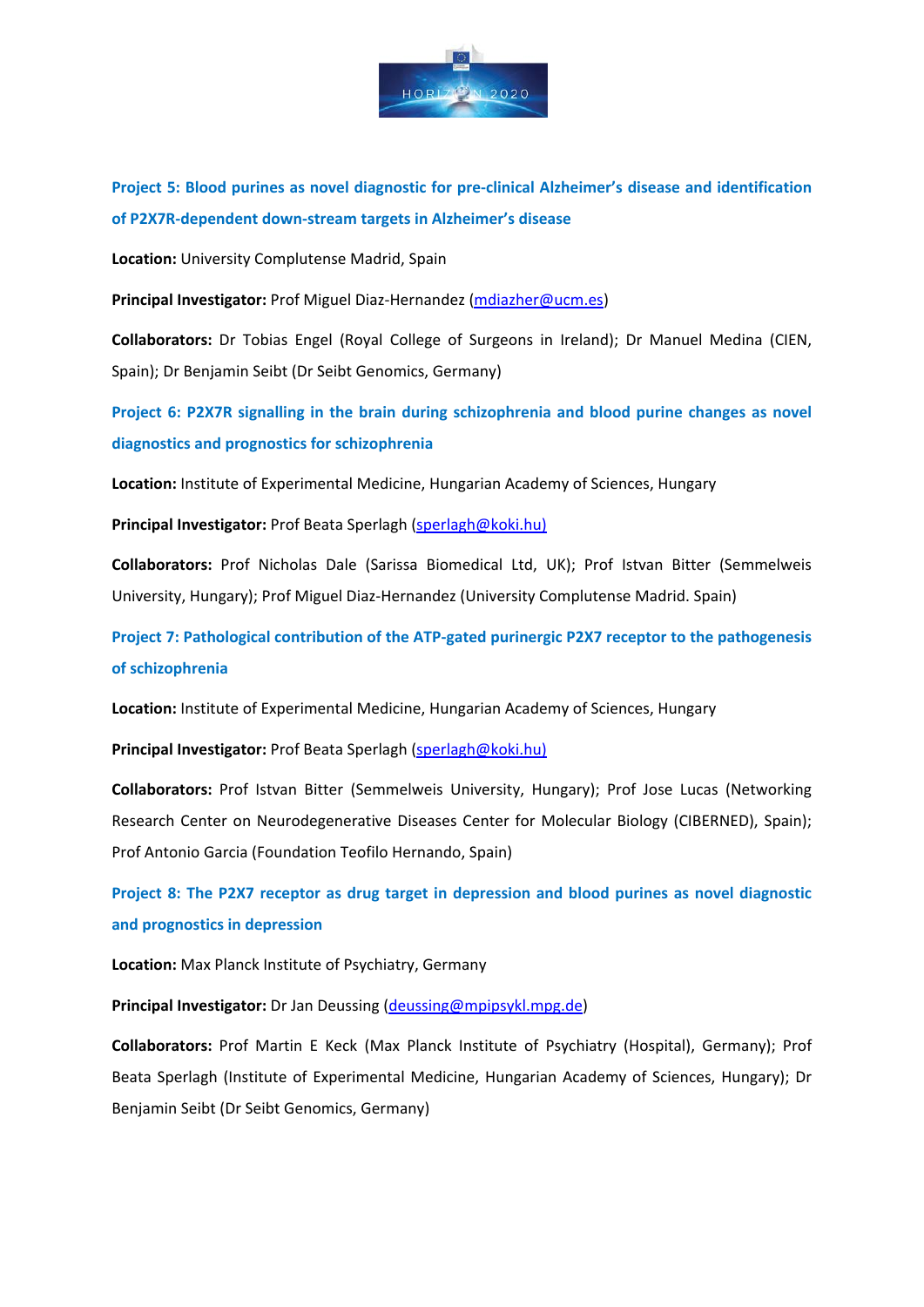

**Project 9: The purinergic P2X7 receptor in diagnosis, prognosis and treatment in Huntington's disease**

**Location:** Networking Research Center on Neurodegenerative Diseases Center for Molecular Biology (CIBERNED), Spain

**Principal Investigator:** Prof Jose Lucas (jjlucas@cbm.uam.es)

**Collaborators:** Dr Jose Lopez (Ramon y Cajal Hospital, Spain); Dr Benjamin Seibt (Dr Seibt Genomics, Germany); Dr Tobias Engel (Royal College of Surgeons in Ireland)

**Project 10: Analysis of P2X7 receptor function and effects of P2X7R antagonism on neuronal differentiation and connectivity in neuronal networks generated from Alzheimer's disease patient derived pluripotent stem cells**

**Location:** Bio Talentum, Hungary

**Principal Investigator:** Prof Andras Dinnyes (andras.dinnyes@biotalentum.hu)

**Collaborators:** Dr Manuel Medina (CIEN, Spain); Dr Tobias Engel (Royal College of Surgeons in Ireland); Prof Annette Nicke (University Ludwig Maximilans, Germany)

**Project 11: Development of a novel in vivo biosensor for neuroscience applications**

**Location:** Sarissa Biomedical LTD, UK

**Principal Investigator:** Prof Nicholas Dale (n.e.dale@warwick.ac.uk)

**Collaborators:** Dr Tobias Engel (Royal College of Surgeons in Ireland); Prof Felix Rosenow (Epilepsy Centre Frankfurt Rhein‐Main, Germany); Dr Manuel Medina (CIEN, Spain)

**Project 12: Biosensor approaches to the study of purinergic signalling during acute and chronic brain diseases**

**Location:** Sarissa Biomedical LTD, UK

**Principal Investigator:** Prof Bruno Frenguelli (B.G.Frenguelli@warwick.ac.uk)

**Collaborators:** Dr Tobias Engel (Royal College of Surgeons in Ireland); Prof Beata Sperlagh (Institute of Experimental Medicine, Hungarian Academy of Sciences, Hungary); Prof Andras Dinnyes (Bio Talentum, Hungary)